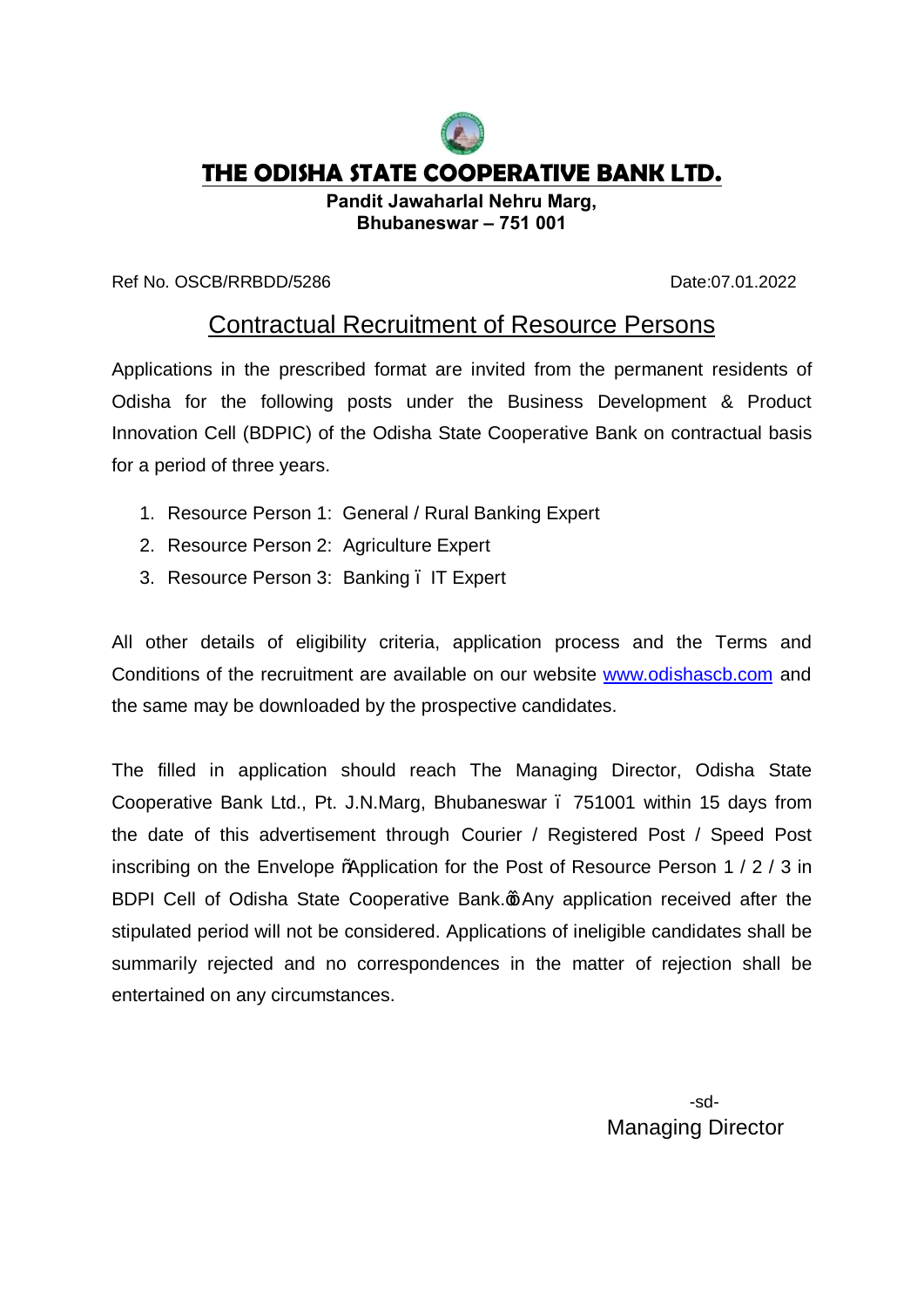# **Eligibility Criteria for recruitment of Resource Persons in the BDPI Cell of Odisha State Cooperative Bank**

#### **a) Resource Person 1 : General / Rural Banking Expert**

| <b>Basic Qualification</b>         | Post graduate in Business Management / Rural Management<br>Cooperative Management / Any Post Graduate with Banking or Credit<br>experience of 05 years in Scale II grade         |  |  |  |  |  |
|------------------------------------|----------------------------------------------------------------------------------------------------------------------------------------------------------------------------------|--|--|--|--|--|
| <b>Additional</b><br>Qualification | CAIIB certified candidates shall be given preference                                                                                                                             |  |  |  |  |  |
|                                    |                                                                                                                                                                                  |  |  |  |  |  |
| <b>Basic Experience</b>            | Not less than 07 years in Officer's grade including 05 years experience in<br>Scale II or above in NABARD / Commercial Banks / Rural Cooperative<br>Banks / Regional Rural Banks |  |  |  |  |  |
| <b>Additional Experience</b>       | Weightage of 02 marks for each year of experience beyond 07 years                                                                                                                |  |  |  |  |  |

### **b) Resource Person 2: Agriculture Expert**

| <b>Basic Qualification</b>         | Graduate in Agriculture and Allied disciplines / B. Tech. in Agriculture with<br>05 years of work experience in Banks |  |  |  |  |
|------------------------------------|-----------------------------------------------------------------------------------------------------------------------|--|--|--|--|
| <b>Additional</b><br>Qualification | Post Graduate in Agriculture and Allied disciplines                                                                   |  |  |  |  |
|                                    |                                                                                                                       |  |  |  |  |
| <b>Basic Experience</b>            | 5 years of experience in technical capacity in line departments or Banks                                              |  |  |  |  |
| <b>Additional Experience</b>       | Weightage of 02 marks for each year beyond 5 years of experience                                                      |  |  |  |  |

#### **c) Resource Person 3: Banking – IT Expert**

| <b>Basic Qualification</b>         | B. Tech in Computer Science / B. Tech in IT / B. Tech in Electronics / MCA<br>from a recognized University or Autonomous University |
|------------------------------------|-------------------------------------------------------------------------------------------------------------------------------------|
| <b>Additional</b><br>Qualification | M. Tech in Computer Science / IT / Electronics                                                                                      |
|                                    |                                                                                                                                     |
| <b>Basic Experience</b>            | Not less than 5 years experience in Banking IT Projects                                                                             |
| <b>Additional Experience</b>       | Weightage of 02 marks for each year beyond 5 years of experience in<br>the IT Sector of any Institution                             |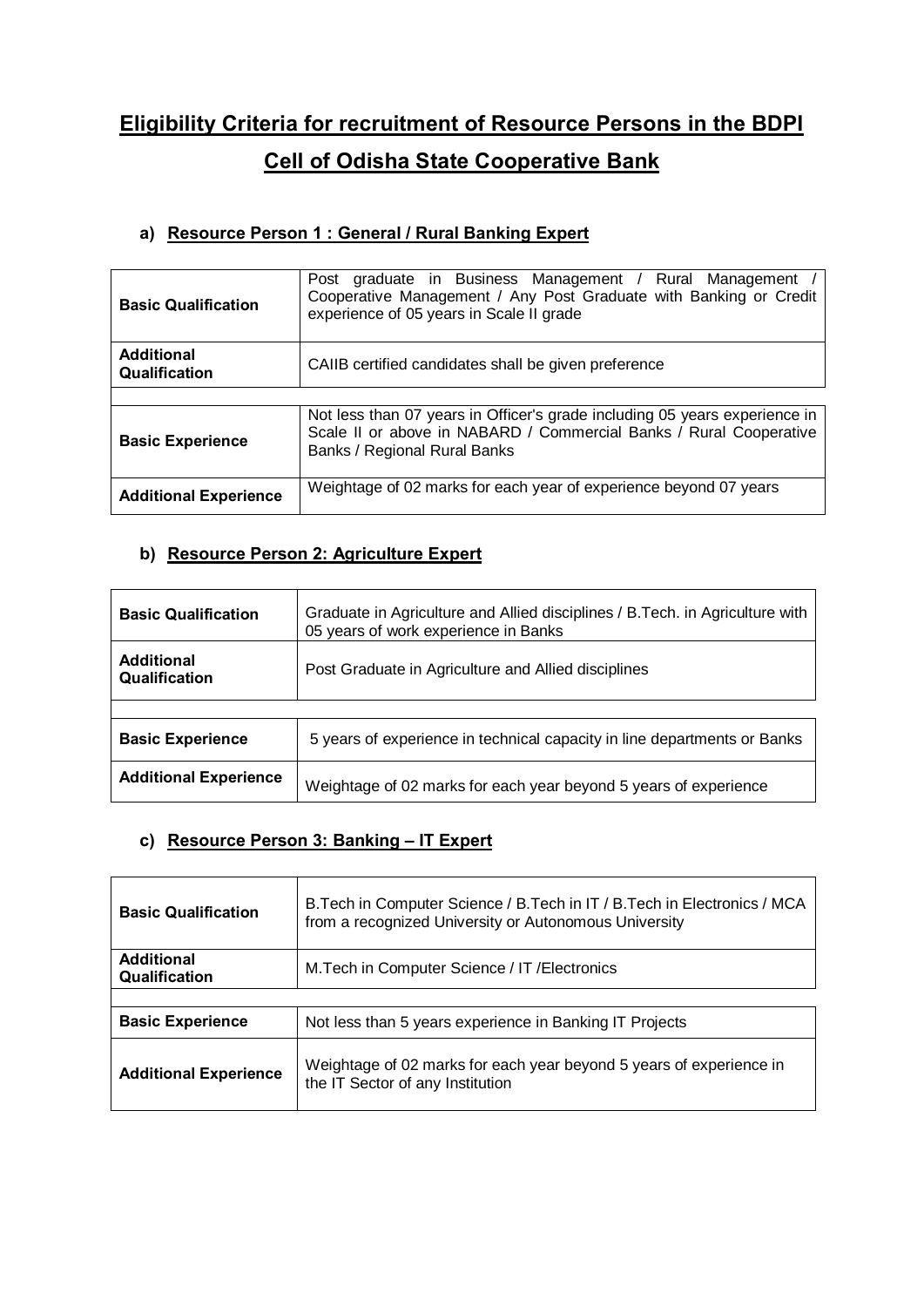### **OBJECTIVE AND ROLE OF BDPIC**

The objective of setting up of the Business Development & Product Innovation Cell (BDPIC) is to support the 3 tier Short Term Credit Cooperative Societies (STCCS) in Odisha by integrating new products into existing product lines based on external and internal business environment. The focus would be on business planning, resource planning, profit planning, development of financial products and services, development of non-financial services, designing systems and procedures. While emphasizing the focus on development of both financial and non-financial products through a set up at OSCB level, the BDPIC shall work in line to innovate products for the entire structure - SCB, DCCBs and PACS. The broad areas of working shall be:

- i. Conduct market research on potential financial products
- ii. Develop models and design new products for business
- iii. To identify potential DCCB / PACS which can be supported under the Scheme
- iv. Mapping infrastructure / activities and other business opportunities possible in SCB/DCCB/PACS
- v. Appraisal of loan proposals of DCCBs and OSCB
- vi. Providing support to SCB/DCCB/PACS for preparing comprehensive proposals for various infrastructure support systems / activities that can be established along with designs and cost estimates
- vii. Documentation of learning and best practices
- viii. Suggest / formulate proposals on different IT initiative of OSCB / DCCBs and propose new models / products in the field of IT development.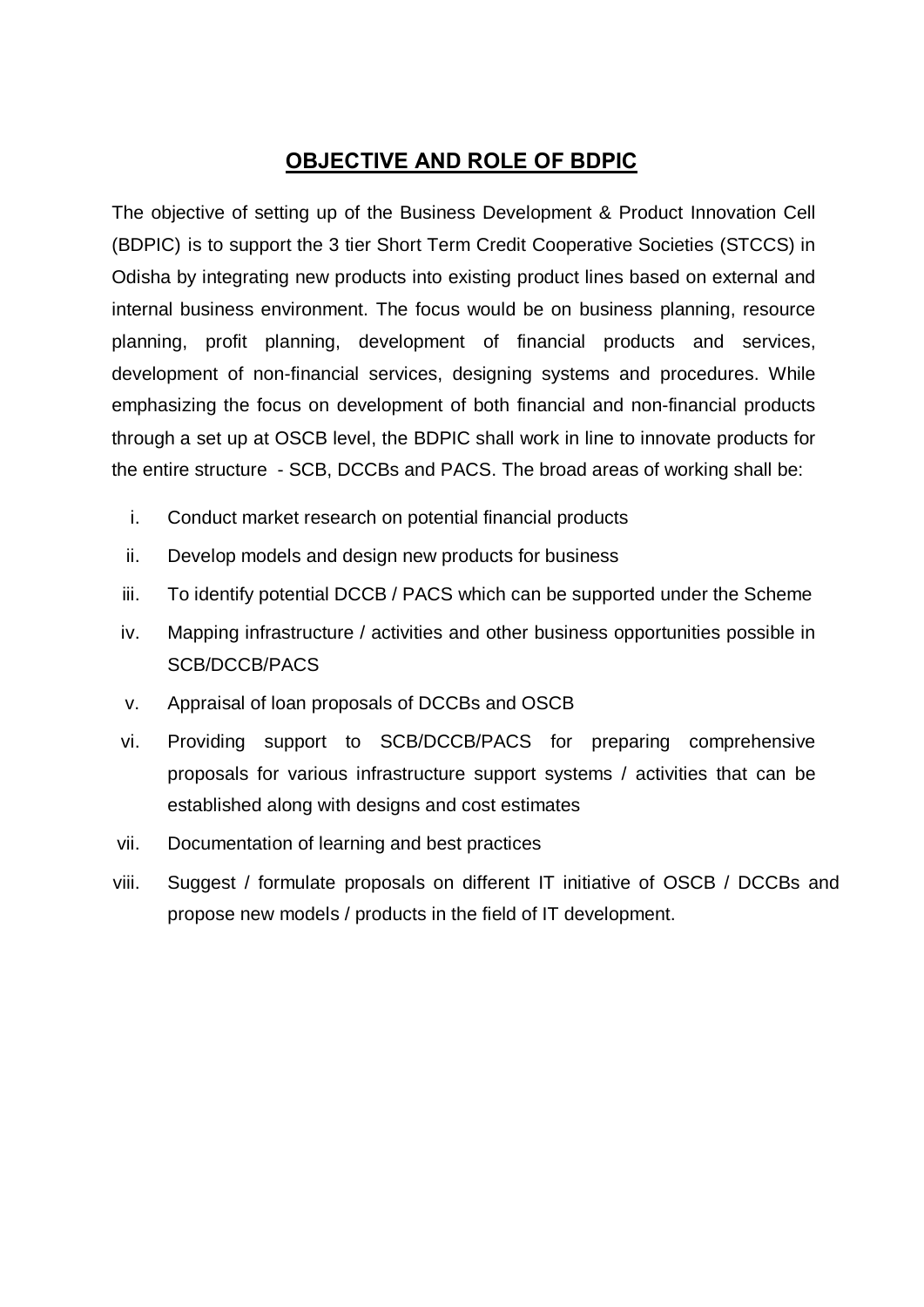# **Terms and Conditions for the Appointment of Resource Persons in the BDPI Cell of Odisha State Cooperative Bank**

- 1. The age criteria for inviting applications from candidates shall be 40 to 65 years.
- 2. The selection of candidates shall be done by way of marks secured on the basis of required qualification, relevant experience and performance in the Interview.
- 3. The appointment of the Resource Persons will be purely temporary subject to effective terms and conditions from time to time and may be terminated without any prior intimation or notice period. The appointment will be valid for a period of 03 years or till the completion / running of the project which may be prior to / later or 03 years period. The appointment shall be initially for one year and shall be renewed annually maximum for another two years subject to satisfactory performance and mutual consent.
- 4. Based on this appointment, service in the Bank cannot be claimed / considered.
- 5. No TA / DA will be paid to the candidates on joining of the assignment.
- 6. A consolidated amount of 75,000/- per month shall be paid to the candidates as consultant fees subject to satisfactory submission of the deliverables.
- 7. Performance Incentive of 25000/- per month shall be payable from  $2^{nd}$  year onwards subject to fulfilment of terms and conditions.
- 8. An amount of 10000/- shall have to be deposited by the candidates in the OSC Bank as % Security Deposit+at the time of joining which will be forfeited in case of resignation / leaving of assignment before completion of 01 year from the date of joining.
- 9. The candidates should be proficient in the local language and have working knowledge in English / Hindi.
- 10. The candidates should have sound knowledge of Indian Rural Economy and the ability to work with rural communities, communicate with them and willing to travel across the State.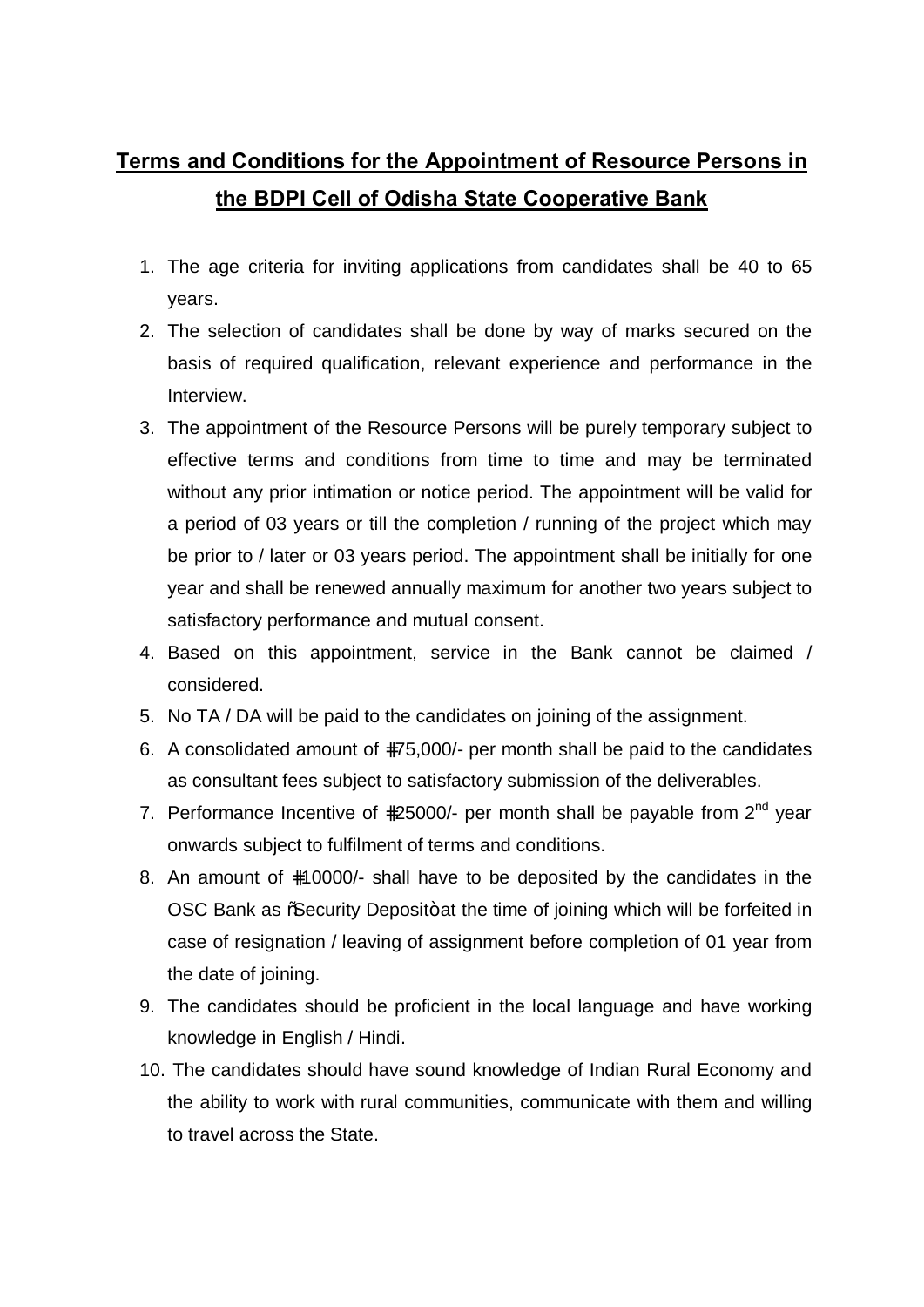## **APPLICATION FORM**

Photo

- 1. Post applied for :
- 2. Name (In Block Letters) : Surname First Middle
- 3. Father Name:
- 4. Mother Name:
- 5. Sex (Male/Female):
- 6. Marital Status (Unmarried/Married/Widow/Widower/Separated):
- 7. Spouse Name:
- 8. Date of Birth:
- 9. Age:
- 10. Domicile State:
- 11. Religious Status:
- 12. Category (General / SC / ST / OBC / Others):
- 13. Educational Qualifications (including Professional Qualifications, if any):

| Exam | <b>College</b> | <b>Board/University</b> | Year of<br>Passing | Percentage | <b>Division</b> |
|------|----------------|-------------------------|--------------------|------------|-----------------|
|      |                |                         |                    |            |                 |
|      |                |                         |                    |            |                 |
|      |                |                         |                    |            |                 |
|      |                |                         |                    |            |                 |
|      |                |                         |                    |            |                 |
|      |                |                         |                    |            |                 |